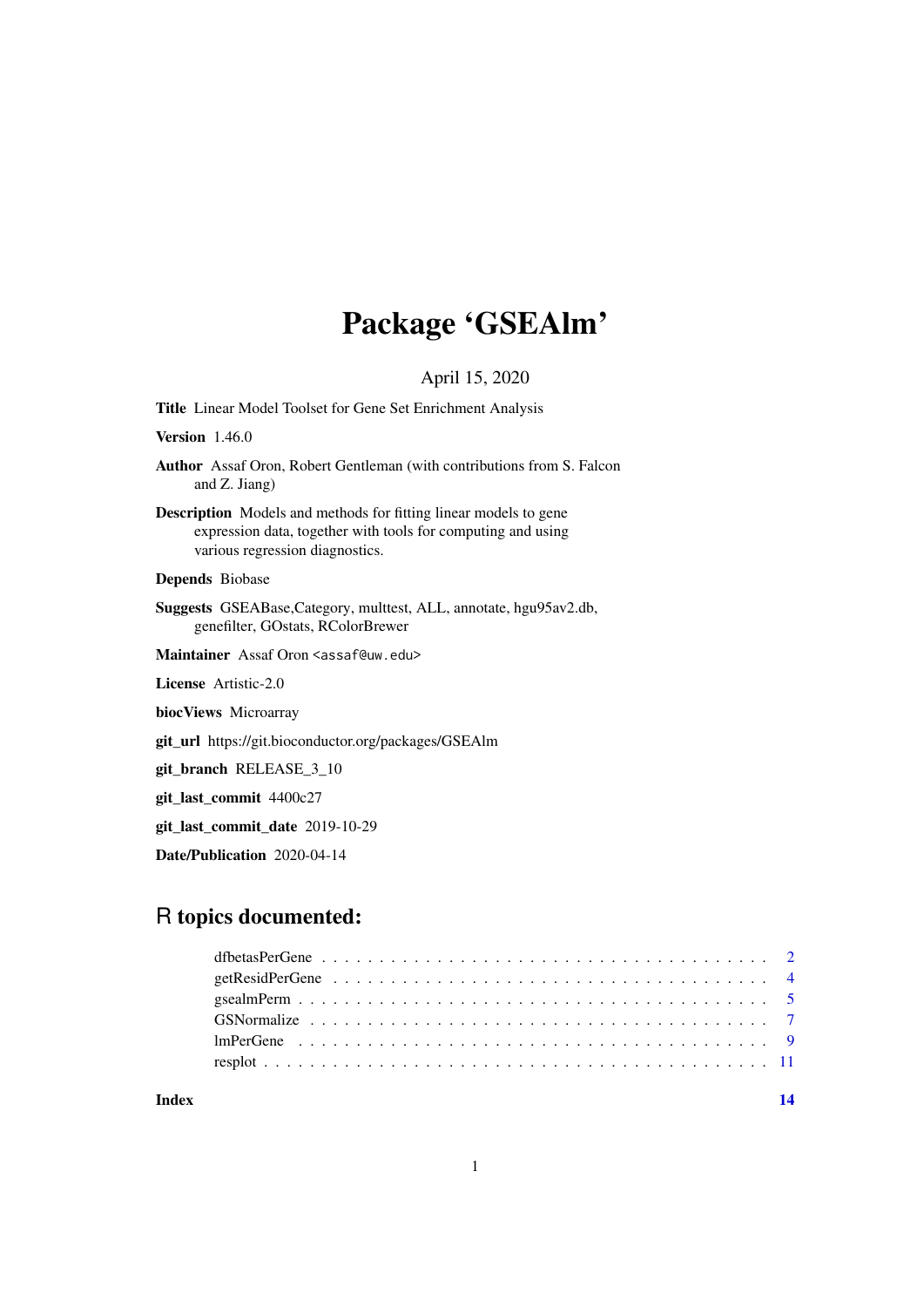<span id="page-1-1"></span><span id="page-1-0"></span>

#### <span id="page-1-2"></span>Description

This is an extension of standard linear-model diagnostics for use with gene-expression datasets, in which the same model was run simultaneously on each row of a response matrix.

#### Usage

dfbetasPerGene(lmobj) CooksDPerGene(lmobj) dffitsPerGene(lmobj) Leverage(lmobj)

#### Arguments

lmobj An object produced by [lmPerGene](#page-8-1).

# Details

Deletion diagnostics gauge the influence of each observation upon model fit, by calculating values after removal of the observation and comparing to the complete-data version.

 $D$ FFITS<sub>i</sub> measures the distance on the response scale, between fitted values with and without observation y\\_i, at point i. The distance is normalized by the regression standard error and the point's leverage (see below).

Cook's  $D_i$  is the square of the distance, in parameter space, between parameter estimates witn and without observation  $y\_{i}$ , normalized and rescaled by standard errors and by a factor depending upon leverage.

DFBETAS<sub>i,j</sub> breaks the square root of Cook's D into its Euclidean components for each parameter j - but uses a somewhat different scaling function from Cook's D.

The leverage is the diagonal of the "hat matrix"  $X'(X'X)^{-1}X'$ . This measure provides the relative weight of observation y\\_i in the fitted value y-hat\\_i. Typically observations with extreme X values (or belonging to smaller groups if model variables are categorical) will have high leverage.

All these functions exist for standard regression, see [influence.measures](#page-0-0).

The functions described here are extensions for the case in which the response is a matrix, and the same linear model is run on each row separately.

For more details, see the references below.

All functions are implemented in matrix form, which means they run quite fast.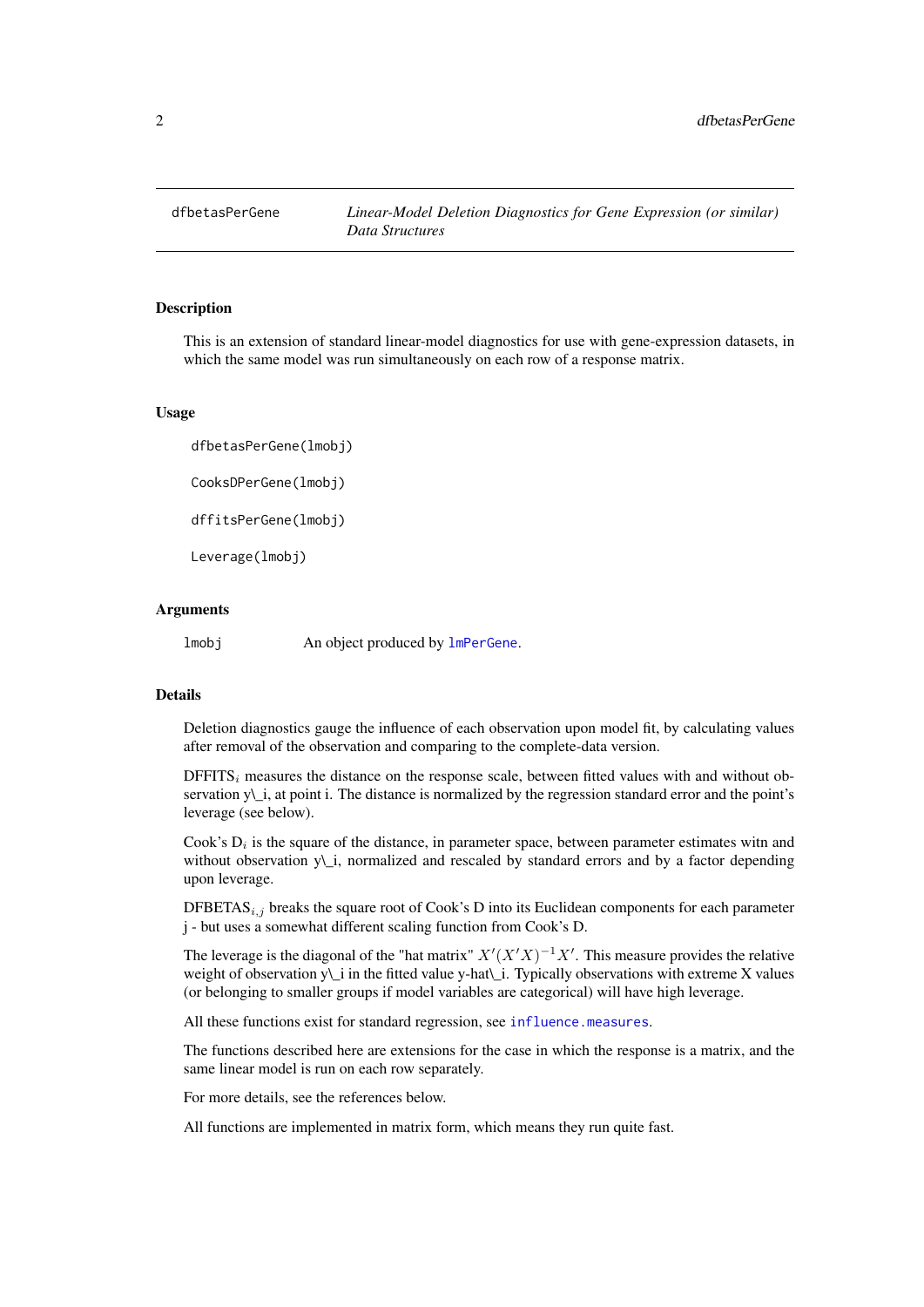#### <span id="page-2-0"></span>dfbetasPerGene 3

#### Value

[dfbetasPerGene](#page-1-1) A G x n x p array, where G, n are the number of rows and columns in the input's expression matrix, respectively, and p the number of parameters in the linear model (including intercept)

[CooksDPerGene](#page-1-2) A G x n matrix.

[dffitsPerGene](#page-1-2) A G x n matrix.

[Leverage](#page-1-2) A vector of length n, corresponding to the diagonal of the "hat matrix".

#### Note

The commonly-cited reference alert thresholds for diagnostic measures such as Cook's \$D\$ and DFBETAS, found in older references, appear to be out of date. See LaMotte (1999) and Jensen (2001) for a more recent discussion. Our suggested practice is to inspect any samples or values that are visibly separate from the pack.

# Author(s)

Robert Gentleman, Assaf Oron

# References

Belsley, D. A., Kuh, E. and Welsch, R. E. (1980) Regression Diagnostics. New York: Wiley.

Cook, R. D. and Weisberg, S. (1982) Residuals and Influence in Regression. London: Chapman and Hall.

Williams, D. A. (1987) Generalized linear model diagnostics using the deviance and single case deletions. Applied Statistics \*36\*, 181-191.

Fox, J. (1997) Applied Regression, Linear Models, and Related Methods. Sage.

LaMotte, L. R. (1999) Collapsibility hypotheses and diagnostic bounds in regression analysis. Metrika 50, 109-119.

Jensen, D.R. (2001) Properties of selected subset diagnostics in regression. Statistics and Probability Letters 51, 377-388.

#### See Also

[influence.measures](#page-0-0) for the analogous simple regression diagnostic functions

#### Examples

```
data(sample.ExpressionSet)
layout(1)
lm1 = lmPerGene( sample.ExpressionSet,~score+type)
CD = CooksDPerGene(lm1)
### How does the distribution of mean Cook's distances across samples look?
boxplot(log2(CD) ~ col(CD),names=colnames(CD),ylab="Log Cook's
Distance",xlab="Sample")
### There are a few gross individual-observation outliers (which is why we plot on the log
### scale), but otherwise no single sample pops out as problematic. Here's
### one commonly-used alert level for problems:
lines(c(-5,30),rep(log2(2/sqrt(26)),2),col=2)
```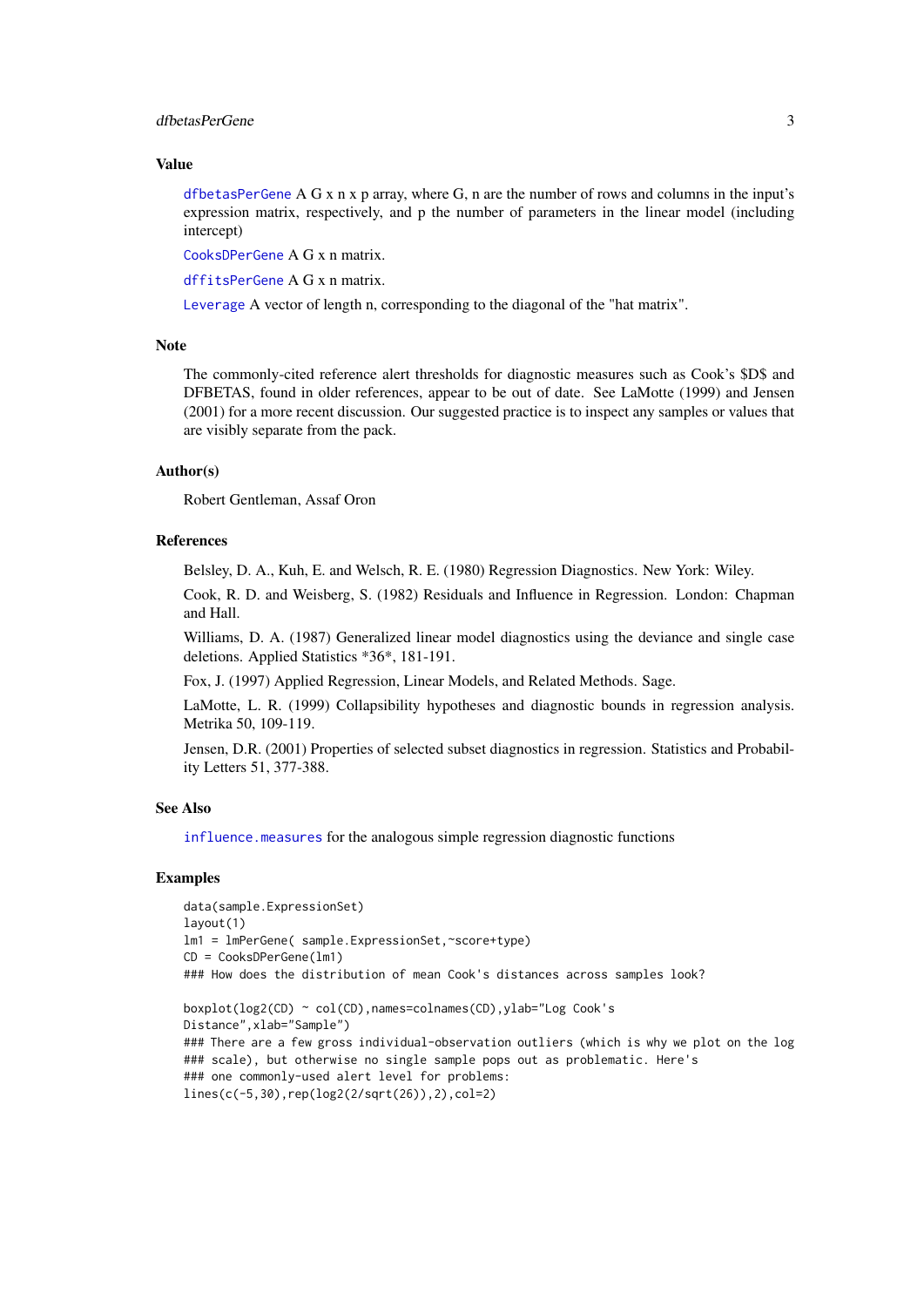```
DFB = dfbetasPerGene(lm1)
### Looking for simultaneous two-effect outliers - 500 genes times 26
### samples makes 13000 data points on this plot
plot(DFB[,,2],DFB[,,3],main="DFBETAS for Score and Type (all genes)",xlab="Score Effect
Offset (normalized units)",ylab="Type Effect Offset (normalized units)",pch='+',cex=.5)
lines(c(-100,100),rep(0,2),col=2)
lines(rep(0,2),c(-100,100),col=2)
DFF = dffitsPerGene(lm1)
summary(apply(DFF,2,mean))
Lev = Leverage(lm1)
table(Lev)
### should have only two unique values because this is a dichotomous one-factor model
```

```
getResidPerGene Row-by-Row Linear-Model Residuals for Gene Expression (or simi-
                       lar) Data Structures
```
# Description

This produces residuals of an identical linear model applied to each row of a gene expression matrix (or similar dataset). Computation speed is achieved via straightforward matrix algebra. Most commonly-used residual types are available.

#### Usage

```
getResidPerGene(lmobj, type = "extStudent")
```
#### Arguments

| lmobj | An object produced by function lmPerGene.                                                 |
|-------|-------------------------------------------------------------------------------------------|
| type  | A string indicating the type of residual requeseted (defaults to externally-Studentized). |

#### Details

Types of residuals now available:

"response" Response residuals, observed minus fitted

"normalized" Response residuals divided by the estimated residual S.E.

"intStudent" Internally Studentized residuals, often referred to as "Standardized"

default Externally Studentized residuals, which can be used directly for outlier identification

#### Value

Returns a instance of ExpressionSet where the expression matrix contains the residuals. The phenoData are inherited from lmobj\$eS.

# Author(s)

Robert Gentleman, Assaf Oron

<span id="page-3-0"></span>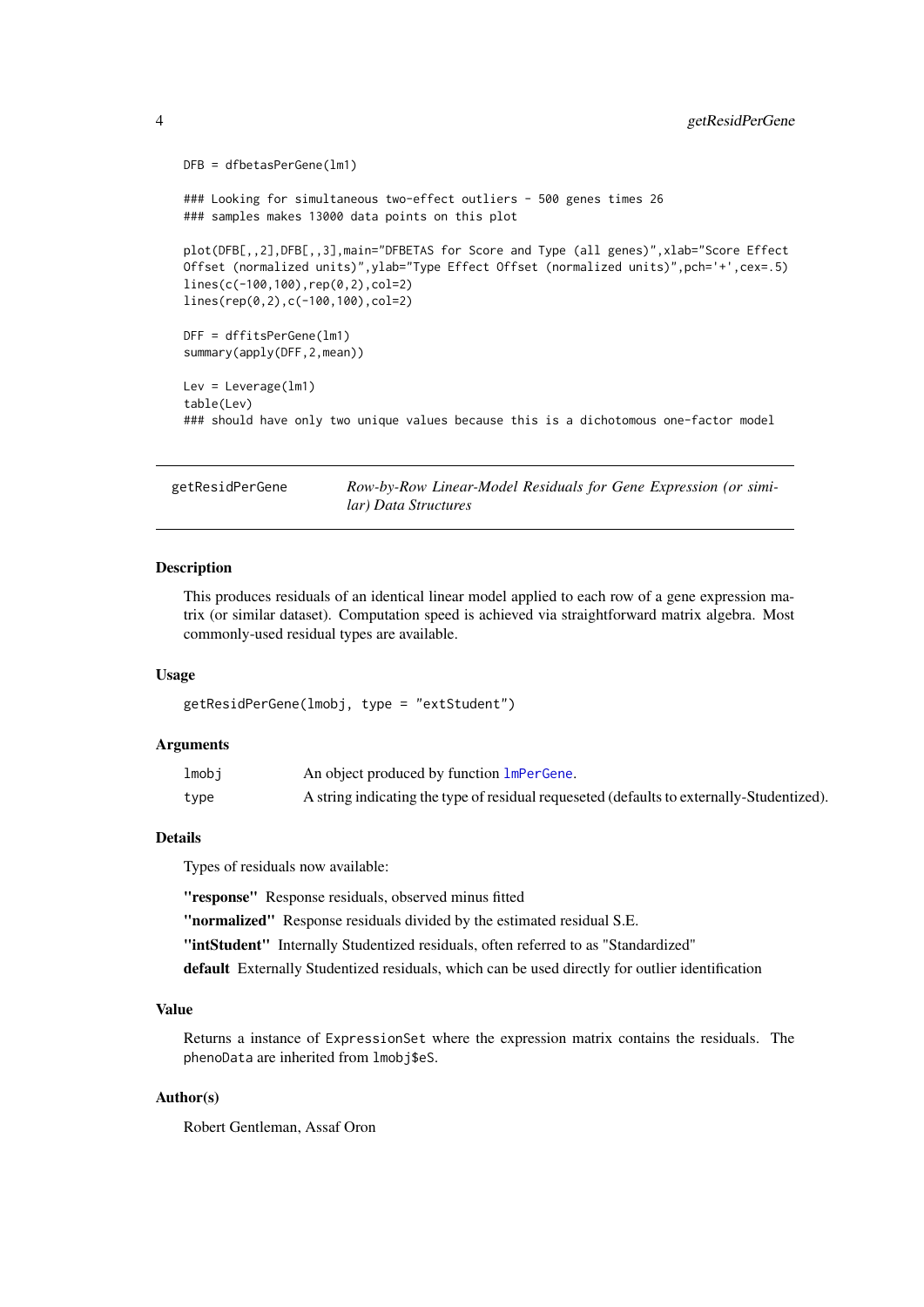#### <span id="page-4-0"></span>gsealmPerm 5

#### See Also

[lmPerGene](#page-8-1), [resplot](#page-10-1),[dfbetasPerGene](#page-1-1),[influence.measures](#page-0-0)

#### Examples

```
data(sample.ExpressionSet)
lm1 = lmPerGene(sample.ExpressionSet,~sex)
r1 = getResidPerGene(lm1)
### now a boxplot of all residuals by sample
resplot(resmat=exprs(r1),fac=sample.ExpressionSet$sex)
### This plot is not very informative because of some gross outliers;
### try this instead
resplot(resmat=exprs(r1),fac=sample.ExpressionSet$sex,lims=c(-5,5))
```
<span id="page-4-1"></span>gsealmPerm *Nonparametric inference for linear models in Gene-Set-Enrichment Analysis (GSEA)*

#### Description

Provides permutation-based p-values for a main effect at the gene-set level, potentially adjusting for the effect of other variables via a linear model. This is a generalization and upgrade of [gseattperm](#page-0-0).

# Usage

gsealmPerm(eSet, formula = "", mat, nperm, na.rm = TRUE, pooled=FALSE, detailed=FALSE,...)

# Arguments

| eSet     | An ExpressionSet object.                                                                                                                                                                                                                                                                                                      |
|----------|-------------------------------------------------------------------------------------------------------------------------------------------------------------------------------------------------------------------------------------------------------------------------------------------------------------------------------|
| formula  | An object of class formula (or one that can be coerced to that class), specifying<br>only the right-hand side starting with the '~' symbol. The LHS is automatically<br>set as the expression levels provided in eset. The names of all predictors must<br>exist in the phenotypic data of eSet. See more below in "Details". |
| mat      | A 0/1 incidence matrix with each row representing a gene set and each column<br>representing a gene. A 1 indicates membership of a gene in a gene set.                                                                                                                                                                        |
| nperm    | Number of permutations used to simulate the reference null distribution.                                                                                                                                                                                                                                                      |
| na.rm    | Should missing observations be ignored? (passed on to lmPerGene)                                                                                                                                                                                                                                                              |
| pooled   | Should variance be pooled across all genes? (passed on to 1mPerGene)                                                                                                                                                                                                                                                          |
| detailed | Would you like a detailed output, or just the p-values? Defaults to FALSE for<br>back-compatibility.                                                                                                                                                                                                                          |
|          | Additional parameters passed on to GSNormalize.                                                                                                                                                                                                                                                                               |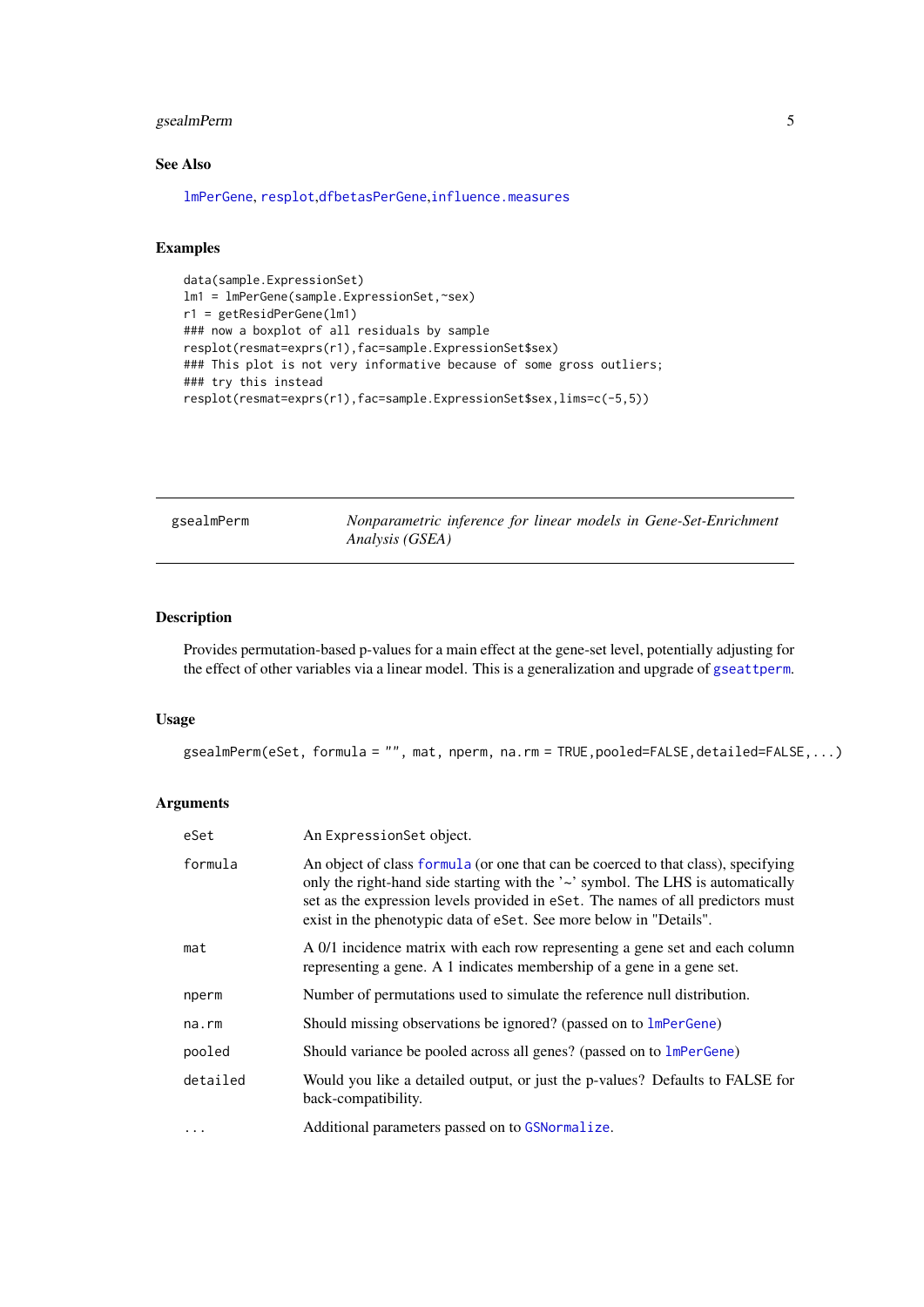#### <span id="page-5-0"></span>Details

If a formula is provided, the permutation test permutes sample (i.e. column) labels, so essentially the effect is compared with the null distribution of effects for \*each particular gene-set separately\*. This neutralizes the impact of intra-sample correlations. If the formula contains two or more covariates, the effect of interest must be the first one in the formula. This effect's covariate values are permuted within each subgroup defined by identical values on all other covariates. This means, that the other covariates \*must\* be discrete, otherwise the analysis is meaningless. The effect of interest is the only one that can be continuous.

If a formula is \*not\* provided, a row-permutation test is performed on average expression levels. This test examines whether each gene-set is differentially expressed (on the average), compared with a permutation baseline of random gene-sets of the same size.

The p-values have now been corrected to reflect the accepted statistical approach, i.e. that the observed data is considered part of the permutation distribution under the null. Hence, p-values of zero are impossible from now on. This is hard-coded.

# Value

If detailed=FALSE, A matrix with the same number of rows as mat and two columns, "Lower" and "Upper". The "Lower" ("Upper") column gives the probability of seeing a t-statistic smaller or equal (larger or equal) to the observed. If 'mat' had row names, so will the output.

If detailed=TRUE, A list with components:

| pvalues | The above-mentioned, two-column p-value matrix.                                                                |
|---------|----------------------------------------------------------------------------------------------------------------|
| lmfit   | The lmPerGene object generated by fitting the true model matrix (without per-<br>mutations).                   |
| stats   | The observed statistics generated via the true model; i.e., the ones for which the<br>p-values are calculated. |
| perms   | The full matrix of permutation statistics, of dimension nrow(mat) x nperm.                                     |

# Warnings

1. Inference is \*only\* for the first term in the model. If you want inference for more terms, re-run the function on the same model, changing order of terms each time.

2. To repeat: the adjusting covariates (all terms except the first) have to be discrete. Adding a continuous covariate with unique values for most samples, may result in an infinite loop. However, you \*can\* put a continuous covariate as your first term.

#### Note

This function is a generic template for GSEA permutation tests. The particular type of GSEA statistic used is determined by [GSNormalize](#page-6-1), which is called by this function. Permutations are generated via repeated calls to [lmPerGene](#page-8-1).

# Author(s)

Assaf Oron

# See Also

[gseattperm](#page-0-0),[GSNormalize](#page-6-1), [lmPerGene](#page-8-1). The [GlobalAncova](#page-0-0) package provides a generic \$F\$-test for model selection, while [gsealmPerm](#page-4-1) can be used as a Wald test for the addition of a single covariate to the model.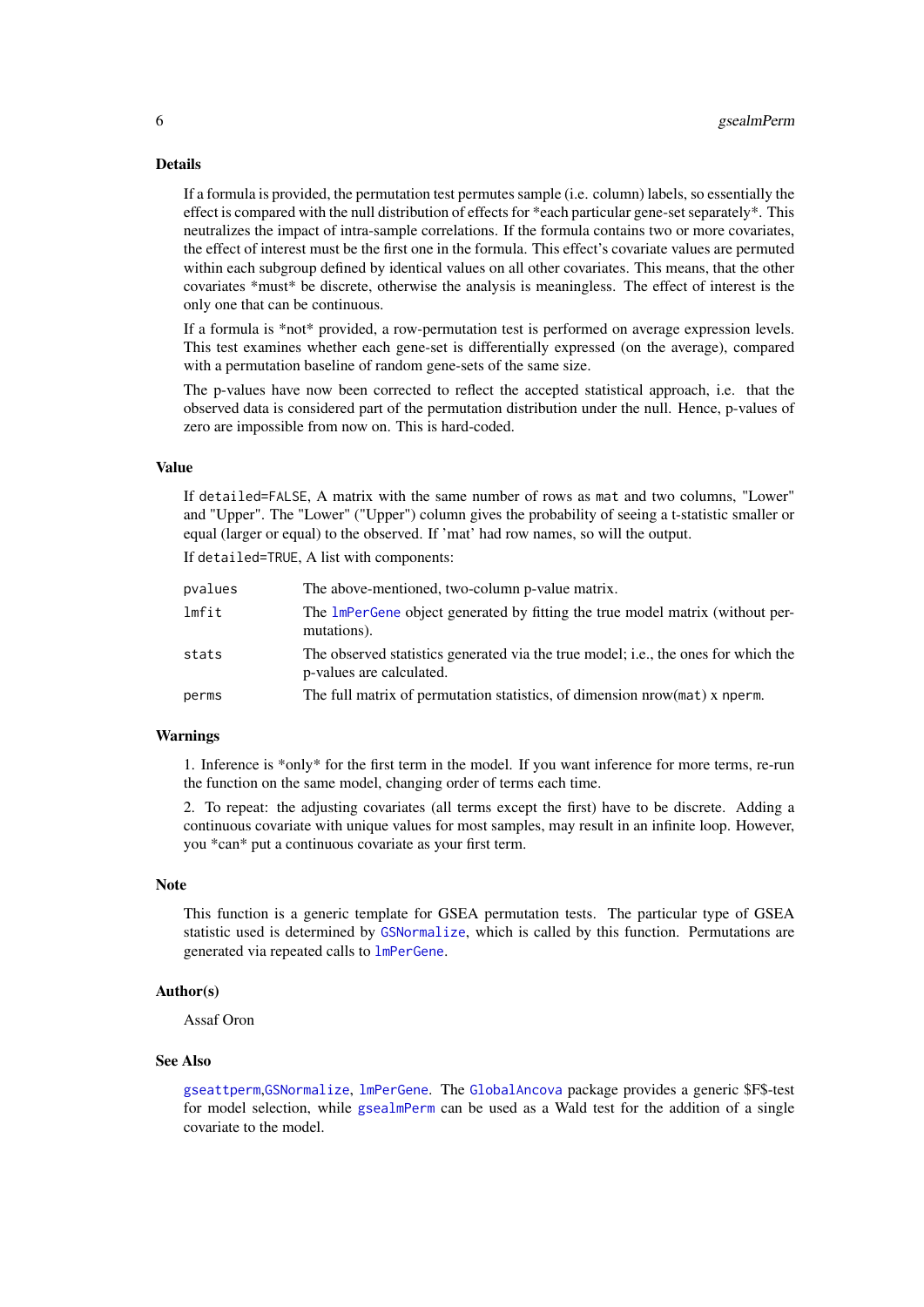#### <span id="page-6-0"></span>GSNormalize 7 and 2008 and 2008 and 2008 and 2008 and 2008 and 2008 and 2008 and 2008 and 2008 and 2008 and 2008 and 2008 and 2008 and 2008 and 2008 and 2008 and 2008 and 2008 and 2008 and 2008 and 2008 and 2008 and 2008 a

#### Examples

```
data(sample.ExpressionSet)
### Generating random pseudo-gene-sets
fauxGS=matrix(sample(c(0,1),size=50000,replace=TRUE,prob=c(.9,.1)),nrow=100)
### inference for sex: sex is first term
sexPvals=gsealmPerm(sample.ExpressionSet,~sex+type,mat=fauxGS,nperm=40)
### inference for type: type is first term
typePvals=gsealmPerm(sample.ExpressionSet,~type+sex,mat=fauxGS,nperm=40,removeShift=TRUE)
### plotting the p-values; note that the effect direction depends upon
### factor level order (defaults to alphabetical)
layout(t(1:2))### Sex p-values are center-heavy, typical when the effect is dominated
### by another effect
hist(sexPvals[,2],10,main="Sex Effect p-values",xlab="p-values for Male minus Female",xlim=c(0,1))
### The dominating effect is type, where there is a baseline shift in
### favor of controls
hist(typePvals[,1],10,main="Type Effect p-values",xlab="p-values for Case minus Control",xlim=c(0,1))
############
### Modeling type again - and now we add a baseline-shift removal (the 'removeShift' argument passed on to 'GSNo
typePvals1=gsealmPerm(sample.ExpressionSet,~type+sex,mat=fauxGS,nperm=40,removeShift=TRUE)
### Modeling type again - and now the shift removal is by mean instead
### of the default median
typePvals2=gsealmPerm(sample.ExpressionSet,~type+sex,mat=fauxGS,nperm=40,removeShift=TRUE,removeStat=mean)
### Now notice the differences between the 3 versions! This is a weird
### dataset indeed; it's also important to undrestand which research
### question you are trying to answer :)
hist(typePvals1[,1],10,main="Type Effect p-values",xlab="p-values for Case minus Control",xlim=c(0,1))
hist(typePvals2[,1],10,main="Type Effect p-values",xlab="p-values for Case minus Control",xlim=c(0,1))
```
GSNormalize *Aggregating and calculating expression statistics by Gene Set*

#### Description

Provides an interface for producing aggregate gene-set statistics, for gene-set-enrichment analysis (GSEA). The function is best suited for mean or rescaled-mean GSEA approaches, but is hopefully generic enough to enable other approaches as well.

#### Usage

```
GSNormalize(dataset, incidence, gseaFun = crossprod, fun1 = "/",
            fun2 = sqrt, removeShift=FALSE, removeStat=mean, ...)
identity(x)
one(x)
```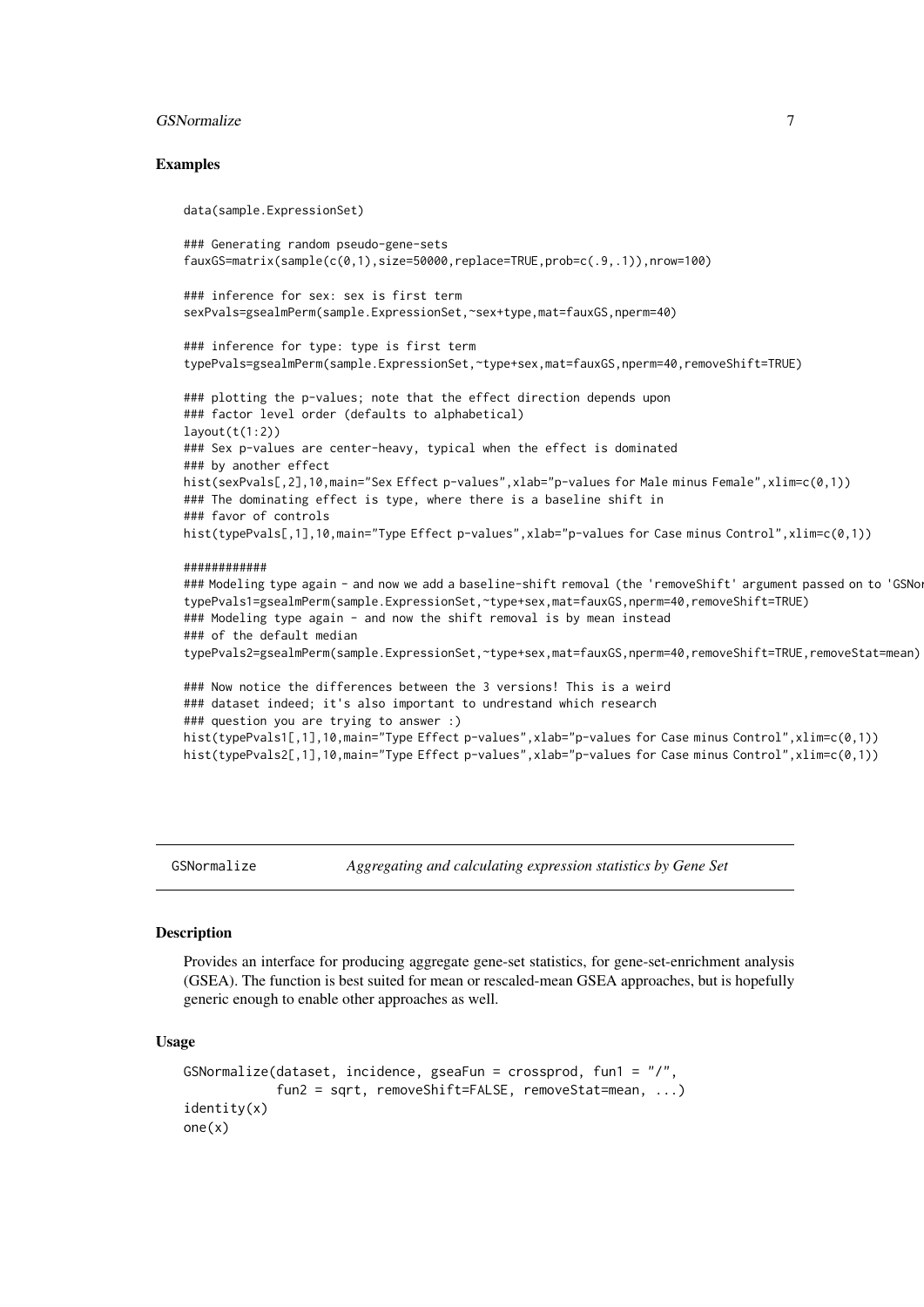#### Arguments

| dataset          | a numeric matrix, typically of some gene-level statistics                                          |
|------------------|----------------------------------------------------------------------------------------------------|
| incidence        | 0/1 incidence matrix indicating genes' membership in gene-sets                                     |
| gseaFun          | function name for the type of aggregation to take place, defaults to 'crossprod'.<br>See 'Details' |
| fun1             | function name for normalization, defaults to "/". See 'Details'                                    |
| fun <sub>2</sub> | function name for scaling, defaults to 'sqrt'. See 'Details'                                       |
| removeShift      | logical: should normalization begin with a column-wise removal of the mean<br>shift?               |
| removeStat       | (if above is TRUE) the column-wise statistic to be swept out of 'dataset'.                         |
| $\ddots$ .       | Additional arguments optionally passed on to 'gseaFun'.                                            |
| X                | any numerical value                                                                                |

# Details

In gene-set-enrichment analysis (GSEA), the core step is aggregating (or calculating) gene-setlevel statistics from gene-set statistics. This utility achieves the feat. It is tailored specifically for rescaled-sums of the type suggested by Jiang and Gentleman (2007), but is designed as a generic template that should other GSEA approaches. In such cases, at this moment users should provide their own version of 'gseaFun'.

The default will generate sums of gene-level values divided by the square-root of the gene-set size (in other words, gene-set means multiplied by the square-root of gene-set size). The arithmetic works like this:

gene-set stat = gseaFun(t(incidence),dataset),...) 'fun1' fun2(gene-set size).

In case there is a known (or suspected) overall baseline shift (i.e., the mass of gene-level stats is not centered around zero) it may be scientifically more meaningful to look for gene-set deviating from this baseline rather than from zero. In this case, you can set 'removeShift=TRUE'.

Also provided are the 'identity' function (identity = function(x) x), so that leaving 'gseaFun' and 'fun1' at their default and setting 'fun2 = identity' will generate gene-set means – and the 'one' function to neutralize the effect of both 'fun1' and 'fun2' (see note below).

#### Value

'GSNormalize' returns a matrix with the same number of rows as 'incidence' and the same number of columns as 'dataset' (if 'dataset' is a vector, the output will be a vector as well). The respective row and column names will carry through from 'dataset' and 'incidence' to the output.

'identity' simply returns x. 'one' returns the number 1.

#### Note

If you want to create your own GSEA function for 'gseaFun', note that it should receive the transposed incidence matrix as its first argument, and the gene-level stats as its second argument. In other words, both should have genes as rows. also, you can easily neutralize the effect of 'fun1', 'fun2' by setting "fun2 = one".

# Author(s)

Assaf Oron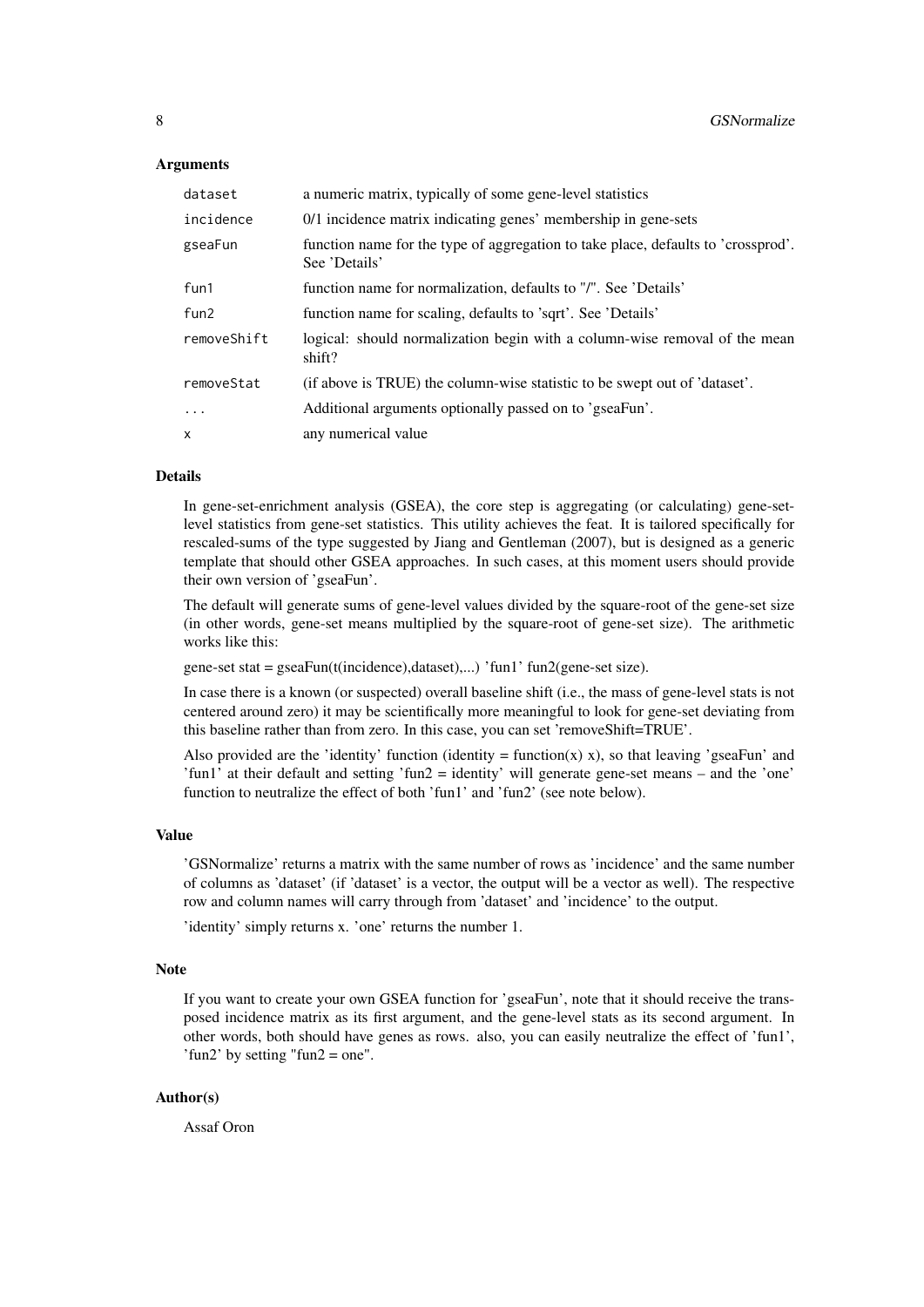#### <span id="page-8-0"></span>lmPerGene 99

#### References

Z. Jiang and R. Gentleman, "Extensions to Gene Set Enrichment Analysis",Bioinformatics (23),306- 313, 2007.

# See Also

[gsealmPerm](#page-4-1), which relies heavily on this function. The function [applyByCategory](#page-0-0) from the Category package has similar functionality and is preferable when the applied function is complicated. [GSNormalize](#page-6-1) is better optimized for matrix operations.

#### Examples

```
data(sample.ExpressionSet)
lm1 = lmPerGene(sample.ExpressionSet,~sex+type)
### Generating random pseudo-gene-sets
fauxGS=matrix(sample(c(0,1),size=50000,replace=TRUE,prob=c(.9,.1)),nrow=100)
### "tau-stats" for gene-SET-level type effect, adjusting for sex
fauxEffects=GSNormalize(lm1$coefficients[3,]/sqrt(lm1$coef.var[3,]),incidence=fauxGS)
qqnorm(fauxEffects)
### diagonal line represents zero-shift null; note that it doesn't fit
abline(0,1,col=2)
### a better option may be to run a diagonal through the middle of the
### data (nonzero-shift null, i.e. type may have an effect but it is the
### same for all gene-sets); note that if any outlier shows, it is a purely random one!
abline(median(fauxEffects),1,col=4)
#### Now try with baseline-shift removal
fauxEffects=GSNormalize(lm1$coefficients[3,]/sqrt(lm1$coef.var[3,]),incidence=fauxGS,removeShift=TRUE)
qqnorm(fauxEffects)
abline(0,1,col=2)
```
<span id="page-8-1"></span>lmPerGene *Fit linear model for each gene*

#### Description

For each gene, lmPerGene fits the same, user-specified linear model. It returns the estimates of the model parameters and their variances for each fitted model. The function uses matrix algebra so it is much faster than repeated calls to lm.

# Usage

```
lmPerGene(eSet, formula, na.rm=TRUE,pooled=FALSE)
```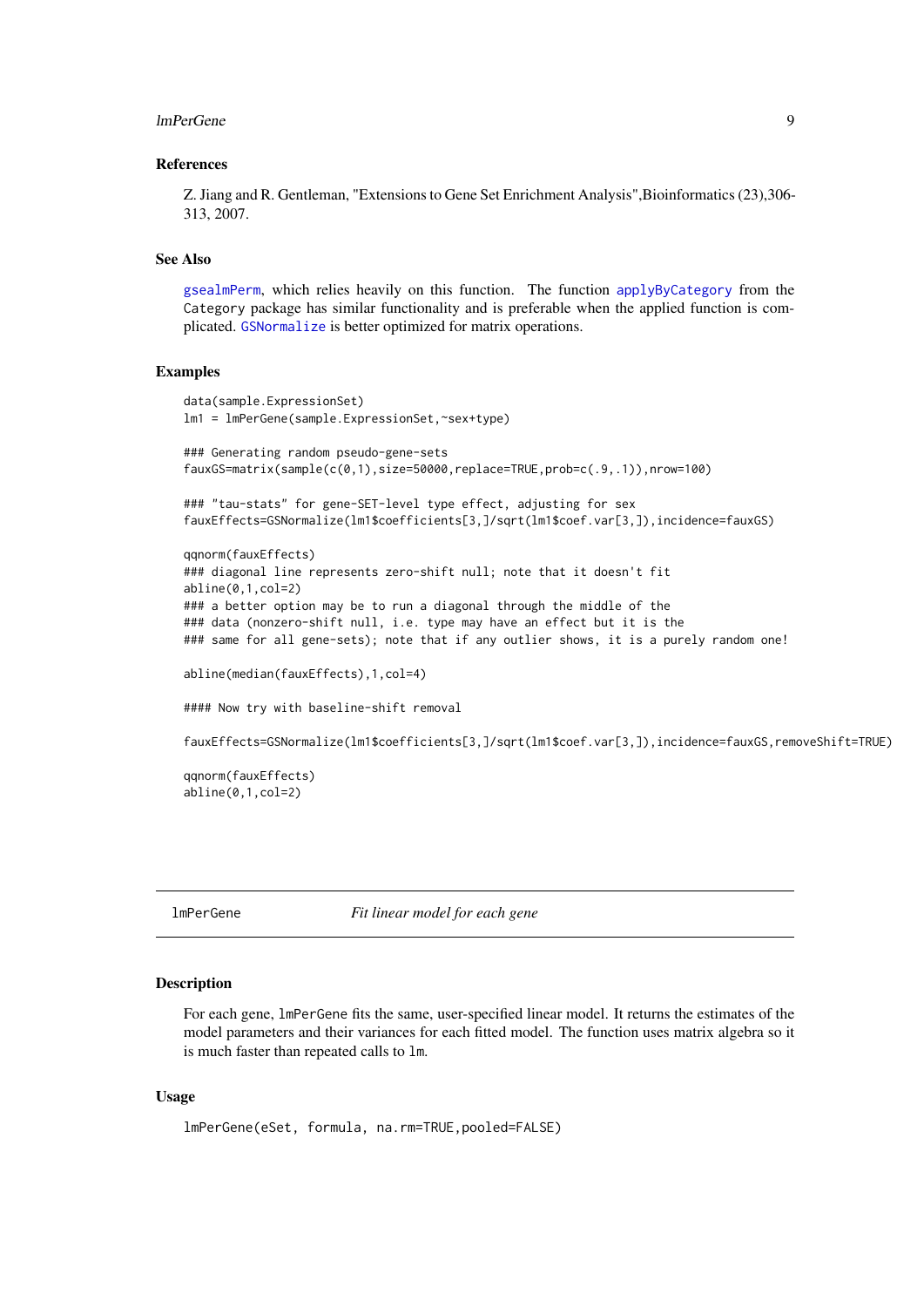# <span id="page-9-0"></span>Arguments

| eSet    | An Expression Set object.                                                                                                                                                                                                                                                                        |
|---------|--------------------------------------------------------------------------------------------------------------------------------------------------------------------------------------------------------------------------------------------------------------------------------------------------|
| formula | an object of class formula (or one that can be coerced to that class), specifying<br>only the right-hand side starting with the '~' symbol. The LHS is automatically<br>set as the expression levels provided in eSet. The names of all predictors must<br>exist in the phenotypic data of eSet. |
| na.rm   | Whether to remove missing observations.                                                                                                                                                                                                                                                          |
| pooled  | Whether to pool the variance calculation across all genes.                                                                                                                                                                                                                                       |

# Details

This function efficiently computes the least squares fit of a linear regression to a set of gene expression values. We assume that there are G genes, on n samples, and that there are p variables in the regression equation. So the result is that G different regressions are computed, and various summary statistics are returned.

Since the independent variables are the same in each model fitting, instead of repeatedly fitting linear model for each gene, lmPerGene accelarates the fitting process by calculating the hat matrix  $X(X'X)^{(-1)}X'$  first. Then matrix multiplication, and solve are to compute estimates of the model parameters.

Leaving the formula blank (the default) will calculate an intercept-only model, useful for generic pattern and outlier identification.

#### Value

A list with components:

| eS           | The Expression Set used in the model fitting.                                                                                                                                                                        |
|--------------|----------------------------------------------------------------------------------------------------------------------------------------------------------------------------------------------------------------------|
| x            | The design matrix of the coded predictor variables.                                                                                                                                                                  |
| Hmat         | The Hat matrix.                                                                                                                                                                                                      |
| coefficients | A matrix of dimension p by G containing the estimated model parameters.                                                                                                                                              |
| pooled       | Whether the variance was pooled (this affects "coef.var" and "tstat", but not<br>"sigmaSqr").                                                                                                                        |
| sigmaSqr     | A vector of length \$G\$ containing the mean square error for that model, the sum<br>of the residuals squared divided by $n - p$ .                                                                                   |
| coef.var     | A matrix of dimension p by G containing the estimated variances for the model<br>parameters, for each regression.                                                                                                    |
| tstat        | A matrix of the same dimension as coefficients, containing the \$t\$-statistics<br>for each model estimate. This is simply coefficients divided by the square<br>root of coef, var, and is provided for convenience. |

#### Author(s)

Robert Gentleman, Assaf Oron

# See Also

[getResidPerGene](#page-3-1) to extract row-by-row residuals; [gsealmPerm](#page-4-1) for code that utilizes 'lmPerGene' for gene-set-enrichment analysis (GSEA); and [CooksDPerGene](#page-1-2) for diagnostic functions on an object produced by 'lmPerGene'. Applying a by-gene regression in the manner performed here is a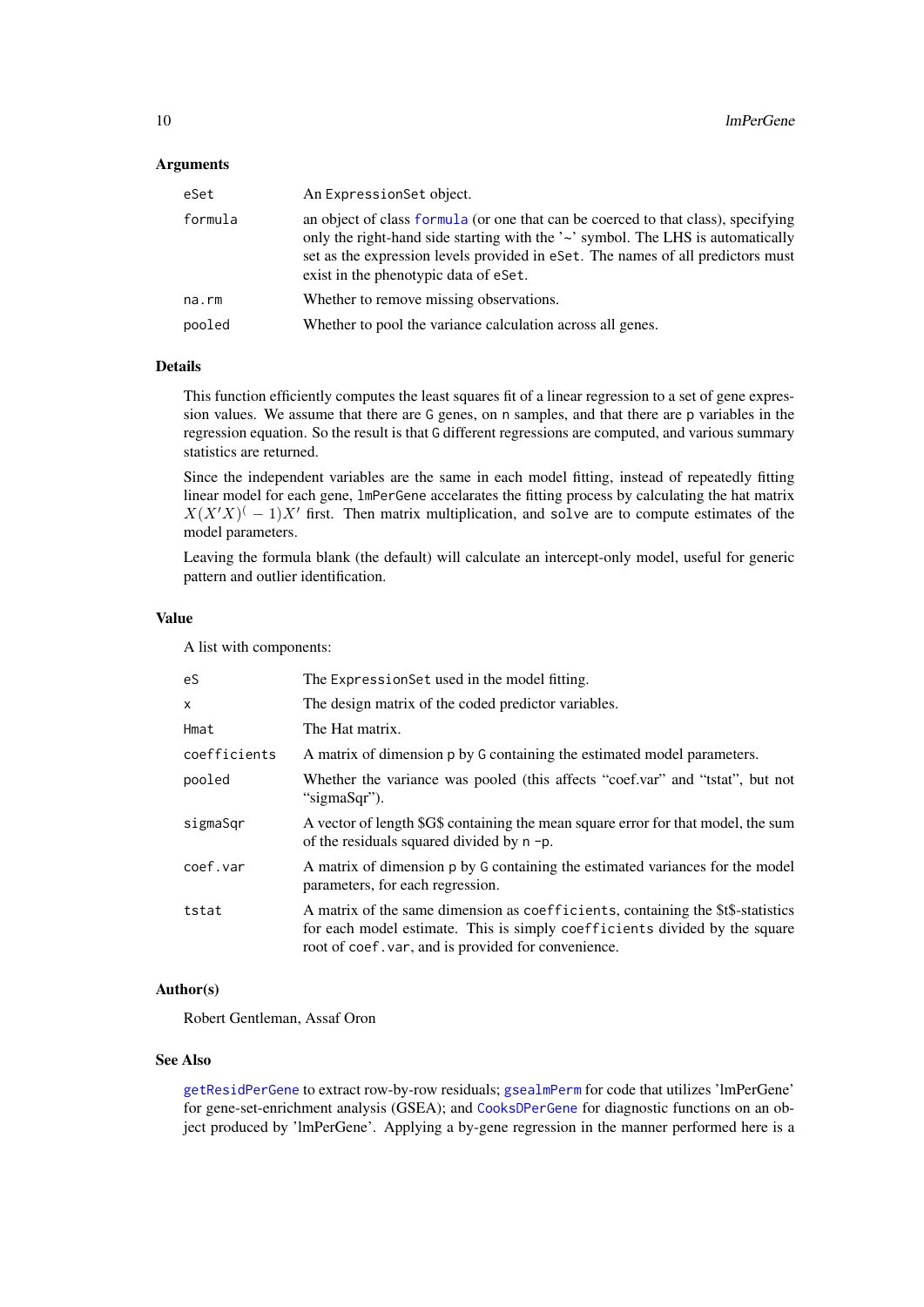#### <span id="page-10-0"></span>resplot that the contract of the contract of the contract of the contract of the contract of the contract of the contract of the contract of the contract of the contract of the contract of the contract of the contract of t

special case of a more generic linear-model framework available in the [GlobalAncova](#page-0-0) package; our assumption here is equivalent to a diagonal covariance structure between genes, with unequal variances.

#### Examples

```
data(sample.ExpressionSet)
layout(1)
lm1 = lmPerGene(sample.ExpressionSet,~sex)
qqnorm(lm1$coefficients[2,]/sqrt(lm1$coef.var[2,]),main="Sample Dataset: Sex Effect by Gene",ylab="Individua
abline(0,1,col=2)
lm2 = lmPerGene(sample.ExpressionSet,~type+sex)
qqnorm(lm2$coefficients[2,]/sqrt(lm2$coef.var[2,]),main="Sample Dataset: Case vs. Control Effect by Gene, Adj
abline(0,1,col=2)
```
<span id="page-10-1"></span>resplot *Simple Graphical Summaries for Gene Set Enrichment Analysis (GSEA)*

#### **Description**

Diagnostic plots for GSEA. 'resplot' and 'restrip' group residuals (or expression levels) from a specific gene-set by sample. 'mnDiffPlot' shows mean expression differences for a dichotomous phenotype, by gene, for a specific gene set.

#### Usage

```
resplot(GSname = "All", resmat, incidence = dumminc(resmat), fac,
     atomic = "Gene", core.text = "Residuals by Sample",
     yname = "Standardized Residual", xname = "Sample ID",
     ID = colnames(resmat), lims = 0, gnames = levels(factor(fac)),
     prefix = "", horiz = FALSE, colour=5, pch='+', ...)restrip(GSname = "All", resmat, incidence = dumminc(resmat), fac,
   atomic = "Gene", core.text = "Residuals by Sample",
  yname = "Standardized Residual", xname = "Sample ID", ID = colnames(resmat),
  gnames = levels(factor(fac)), prefix = ", colour=c(2:4,6), resort=TRUE,
  horiz = FALSE, resort.fun=num.positive, pch='+', ...)mnDiffPlot(GSname = "All", exprmat, incidence = dumminc(exprmat), fac,
  atomic = "Gene", core.text = paste("Mean Expression Difference by",atomic),
 yname="Log Expression Ratio", xname="Log Expression",
  gnames = levels(factor(fac)), prefix = "", fitline=FALSE, varsize=FALSE,
  reverse=FALSE, ...)
```
# Arguments

| GSname    | Gene-set Name. See "Details".                                                                     |
|-----------|---------------------------------------------------------------------------------------------------|
|           | resmat, exprmat Numerical matrix with the values to be plotted. See "Details".                    |
| incidence | Gene-set 0/1 membership matrix                                                                    |
| fac       | The phenotypical variable to plot by. Must be discrete. For 'mnDiffPlot', must<br>be dichotomous. |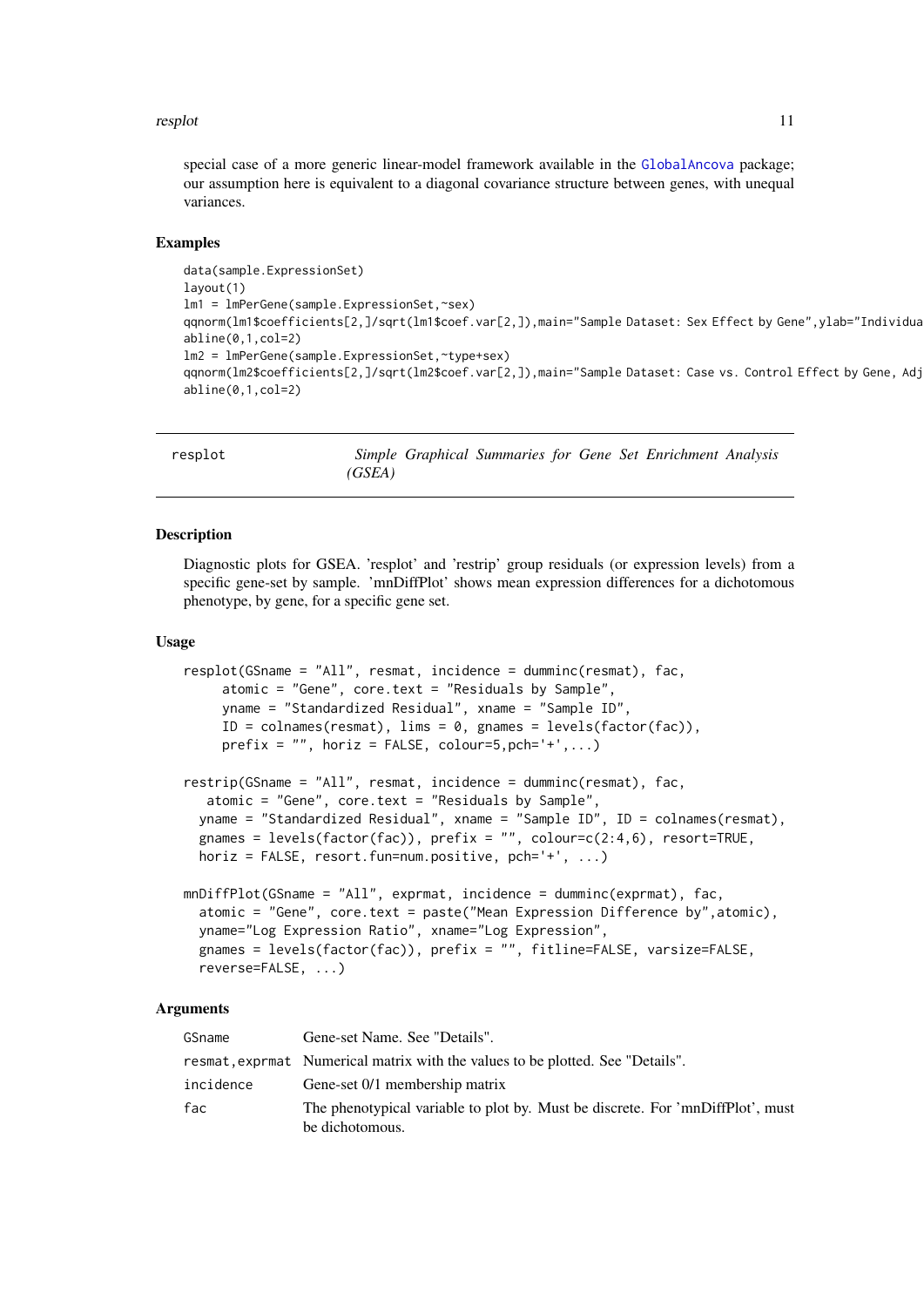<span id="page-11-0"></span>

| atomic                                  | string identifying the meaning of rows in the data matrix. Defaults to "Gene".                                                                   |
|-----------------------------------------|--------------------------------------------------------------------------------------------------------------------------------------------------|
| core.text, gnames, prefix, xname, yname |                                                                                                                                                  |
|                                         | strings controlling the text of main and axis captions                                                                                           |
| ΙD                                      | Group names associated with the data matrix columns                                                                                              |
| lims                                    | plotting limits for the response axis                                                                                                            |
| horiz                                   | logical: whether the boxplots or strips should be horizontal (defaults to FALSE)                                                                 |
| colour                                  | color of boxplot filling ('resplot') or symbols ('restrip')                                                                                      |
| pch                                     | the plotting symbol                                                                                                                              |
| resort                                  | ('restrip' only) whether to sort groups for better visibility                                                                                    |
| resort.fun                              | ('restrip' only) what function to sort groups by. Ignored unless 'resort==TRUE'.<br>See stripchart documentation for more details                |
| fitline                                 | ('mnDiffPlot' only) logical: whether a loess fit should be plotted                                                                               |
| varsize                                 | ('mnDiffPlot' only) logical: whether symbol sizes should be proportional to (t-<br>test style) standard errors                                   |
| reverse                                 | ('mnDiffPlot' only)logical: whether the factor's order should be reversed so that<br>the second level is on the x-axis rather than the first one |
| $\ddots$ .                              | Additional graphical parameters passed on to the generic plotting functions.                                                                     |
|                                         |                                                                                                                                                  |

# Details

These functions provide simple graphical summaries for processed gene-expression data, or other similar datasets for which matrix form is useful. They are tailored predominantly for GSEA, but are useful in general as well.

'resplot' calls [boxplot](#page-0-0) and 'restrip' calls [stripchart](#page-0-0); both summarize \*all\* data points from those rows in 'resmat' which are members in the gene-set specified by 'GSname'. The summary is by column. For each level of 'fac' there will be a separate pane.

'mnDiffPlot' calls [plot](#page-0-0); it plots the mean differences, by row, between columns belonging to the two groups specified by 'fac', as a function of the mean values for the first group alone. Each row translates to a single point on the graph. Again, the summary is only for rows indicated by 'GSname'.

For gene-set selective plots to properly work, the incidence matrix needs to have non-empty row names, and 'GSname' must match one of them.

If both 'GSname' and 'incidence' are left blank, automatic utilities are called which help generate a summary of the entire matrix, by column.

All functions plot a reference line signalling zero. 'mnDiffPlot' also optionally plots a loess fit for expression differences (if 'fitline=TRUE').

#### Note

One can use 'resplot'/'restrip' to plot raw expression values rather than residuals; it all depends on what's in the data matrix.

### Author(s)

Assaf Oron

# See Also

[boxplot](#page-0-0),[plot](#page-0-0),[stripchart](#page-0-0),[par](#page-0-0),[GOmnplot](#page-0-0)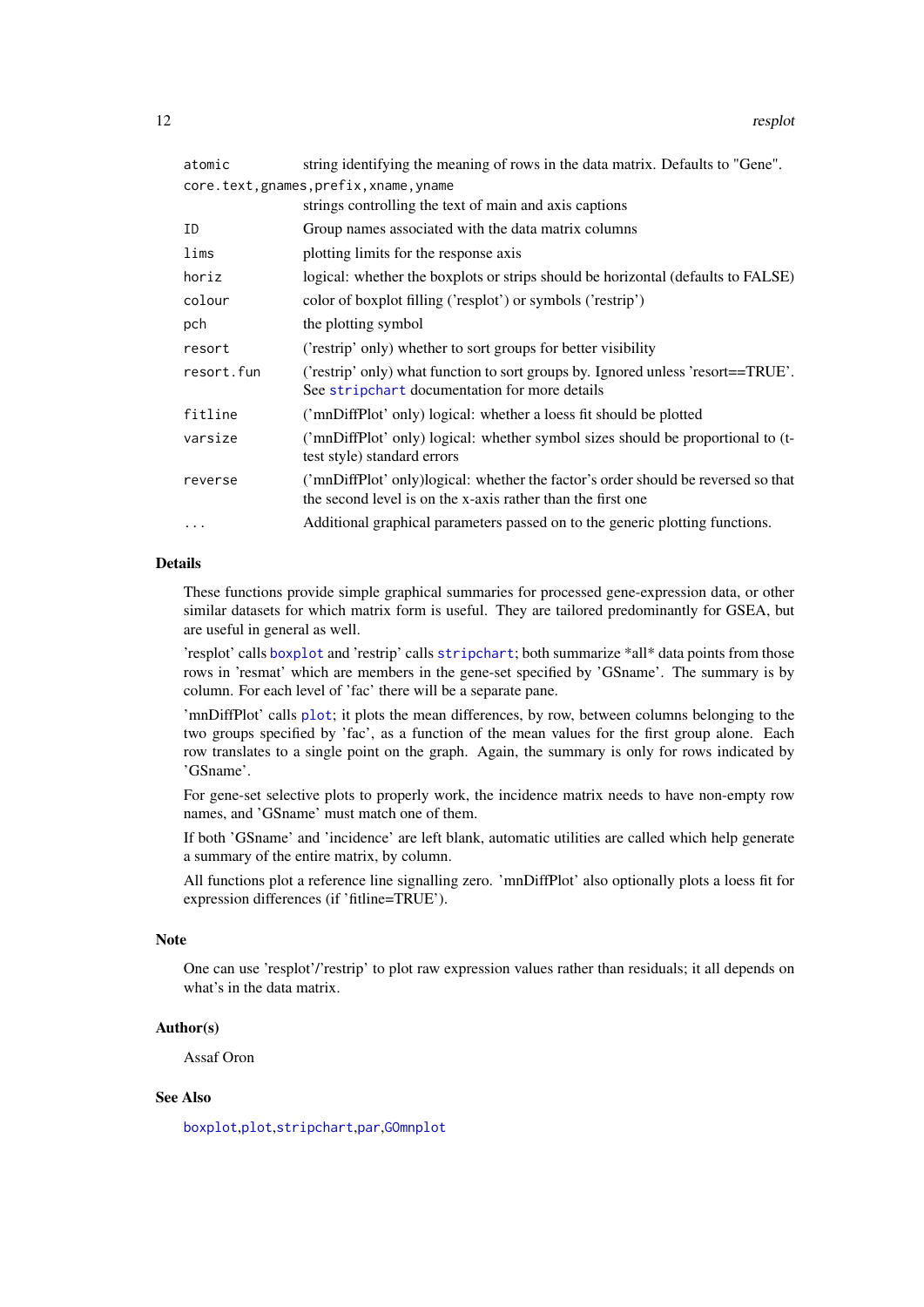#### resplot that the contract of the contract of the contract of the contract of the contract of the contract of the contract of the contract of the contract of the contract of the contract of the contract of the contract of t

# Examples

```
data(sample.ExpressionSet)
lm1 = lmPerGene(sample.ExpressionSet,~sex)
r1 = getResidPerGene(lm1)
### now a boxplot of all residuals by sample
resplot(resmat=exprs(r1),fac=sample.ExpressionSet$sex)
### This plot is not very informative because of some gross outliers;
### try this instead
resplot(resmat=exprs(r1),fac=sample.ExpressionSet$sex,lims=c(-5,5))
### stripchart for first 10 genes
restrip(resmat=exprs(r1)[1:10,],fac=sample.ExpressionSet$type,prefix="Not")
```

```
### note the wild trajectory of the loess fit:
mnDiffPlot(exprmat=exprs(sample.ExpressionSet),fac=sample.ExpressionSet$type,xname="Raw Expression",yname='
```